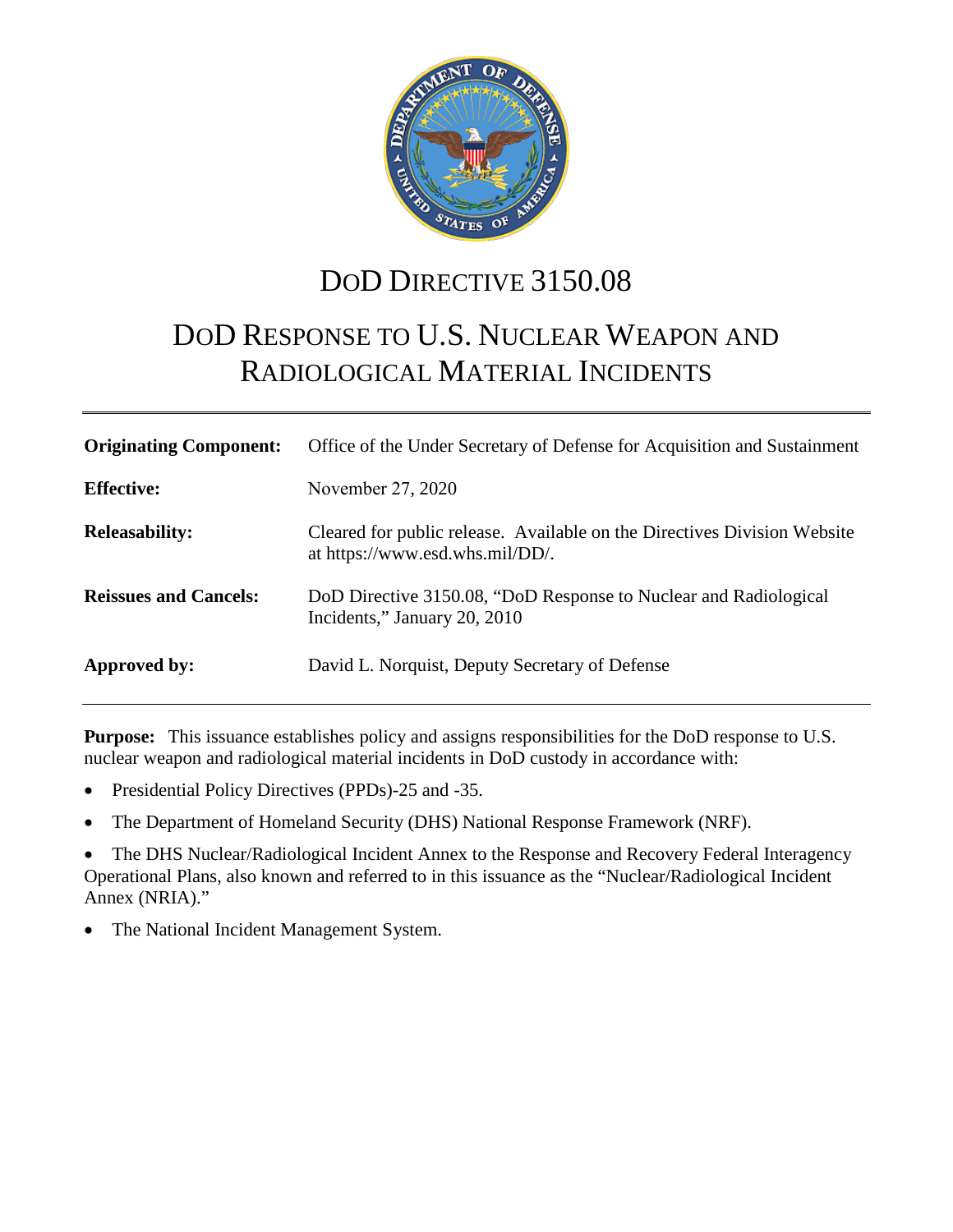## **TABLE OF CONTENTS**

| 2.1. Assistant Secretary of Defense for Nuclear, Chemical, and Biological Defense       |  |
|-----------------------------------------------------------------------------------------|--|
|                                                                                         |  |
|                                                                                         |  |
|                                                                                         |  |
| 2.4. Assistant Secretary of Defense for Homeland Defense and Global Security            |  |
|                                                                                         |  |
| 2.5. Assistant Secretary of Defense for Special Operations and Low-Intensity Conflict 8 |  |
|                                                                                         |  |
|                                                                                         |  |
|                                                                                         |  |
|                                                                                         |  |
|                                                                                         |  |
|                                                                                         |  |
|                                                                                         |  |
|                                                                                         |  |
|                                                                                         |  |
|                                                                                         |  |
|                                                                                         |  |
|                                                                                         |  |
|                                                                                         |  |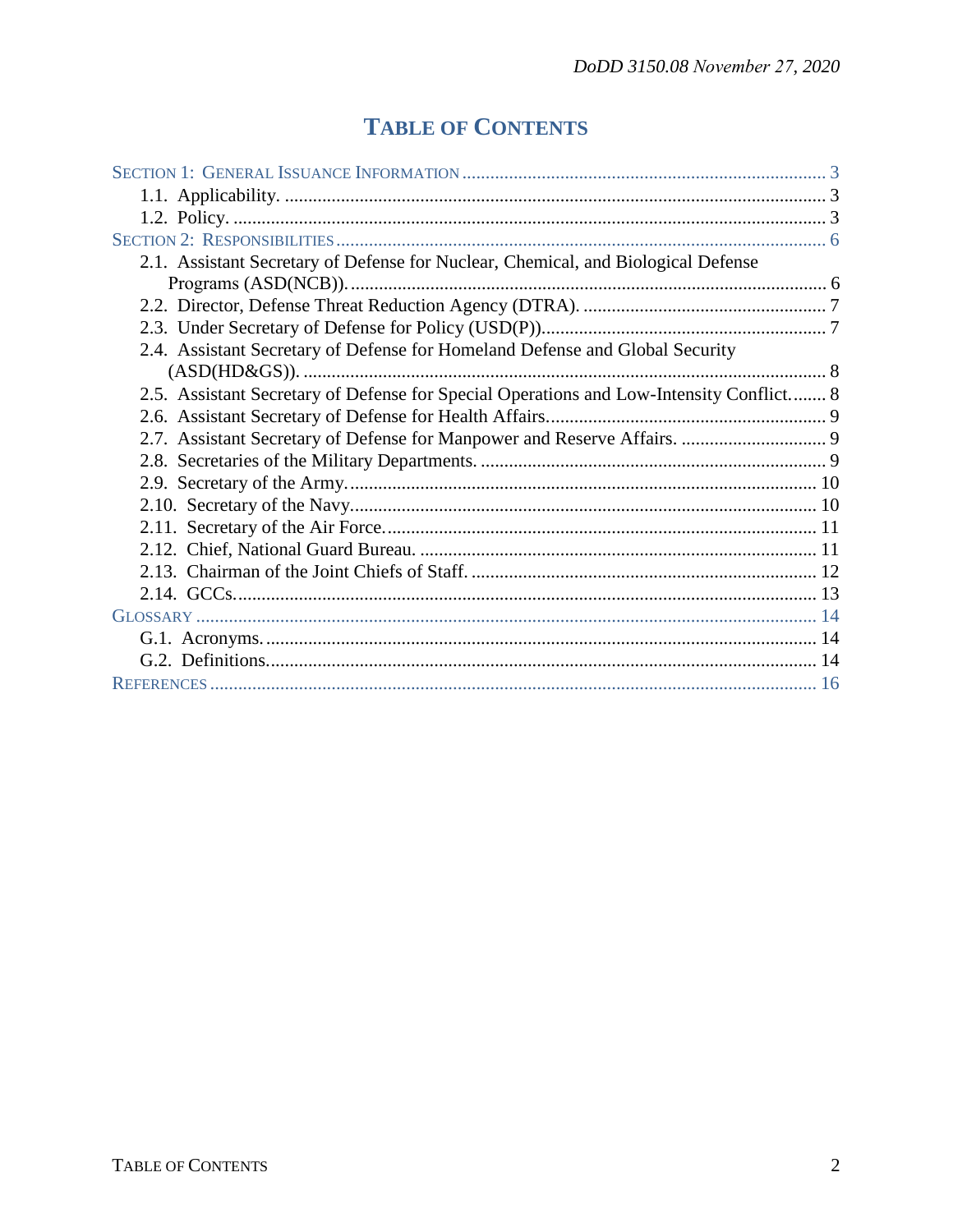### **SECTION 1: GENERAL ISSUANCE INFORMATION**

#### <span id="page-2-1"></span><span id="page-2-0"></span>**1.1. APPLICABILITY.**

This issuance applies to:

a. OSD, the Military Departments, the Office of the Chairman of the Joint Chiefs of Staff and the Joint Staff, the Combatant Commands, the Office of Inspector General of the Department of Defense, the Defense Agencies, the DoD Field Activities, and all other organizational entities within the DoD (referred to collectively in this issuance as the "DoD Components").

b. The DoD response to:

(1) Domestic and foreign U.S. nuclear weapon accidents and incidents (referred to collectively in this issuance as "incidents").

(2) Nuclear or radiological material incidents at DoD nuclear facilities in accordance with DoD Instructions (DoDIs) 3020.52 and 6055.17.

(3) Incidents involving the transportation of DoD radioactive materials in accordance with DoDI 4540.05.

(4) Incidents involving DoD radioactive materials in space vehicles.

(5) Incidents involving reactors in nuclear-powered warships and associated radioactivity in accordance with Sections 2406 and 2511 of Title 50, United States Code (U.S.C.).

(6) Incidents involving stationary DoD nuclear reactors and special nuclear materials in accordance with DoDI O-5210.63.

(7) The direct hazards resulting from attacks against, or attempted or actual theft or seizure of, U.S. nuclear weapons or nuclear components in DoD custody in accordance with DoD Directive (DoDD) 5210.41.

(8) Incidents, either foreign or domestic, involving U.S. nuclear weapons or nuclear components within DoD custody in accordance with DoDI 3150.10 and the NRIA.

#### <span id="page-2-2"></span>**1.2. POLICY.**

a. The DoD will:

(1) Approach all U.S. nuclear weapon and radiological material incidents as if they could be the result of a hostile act until determined otherwise and consider a U.S. nuclear weapon to be an improvised nuclear device at the moment of loss of control.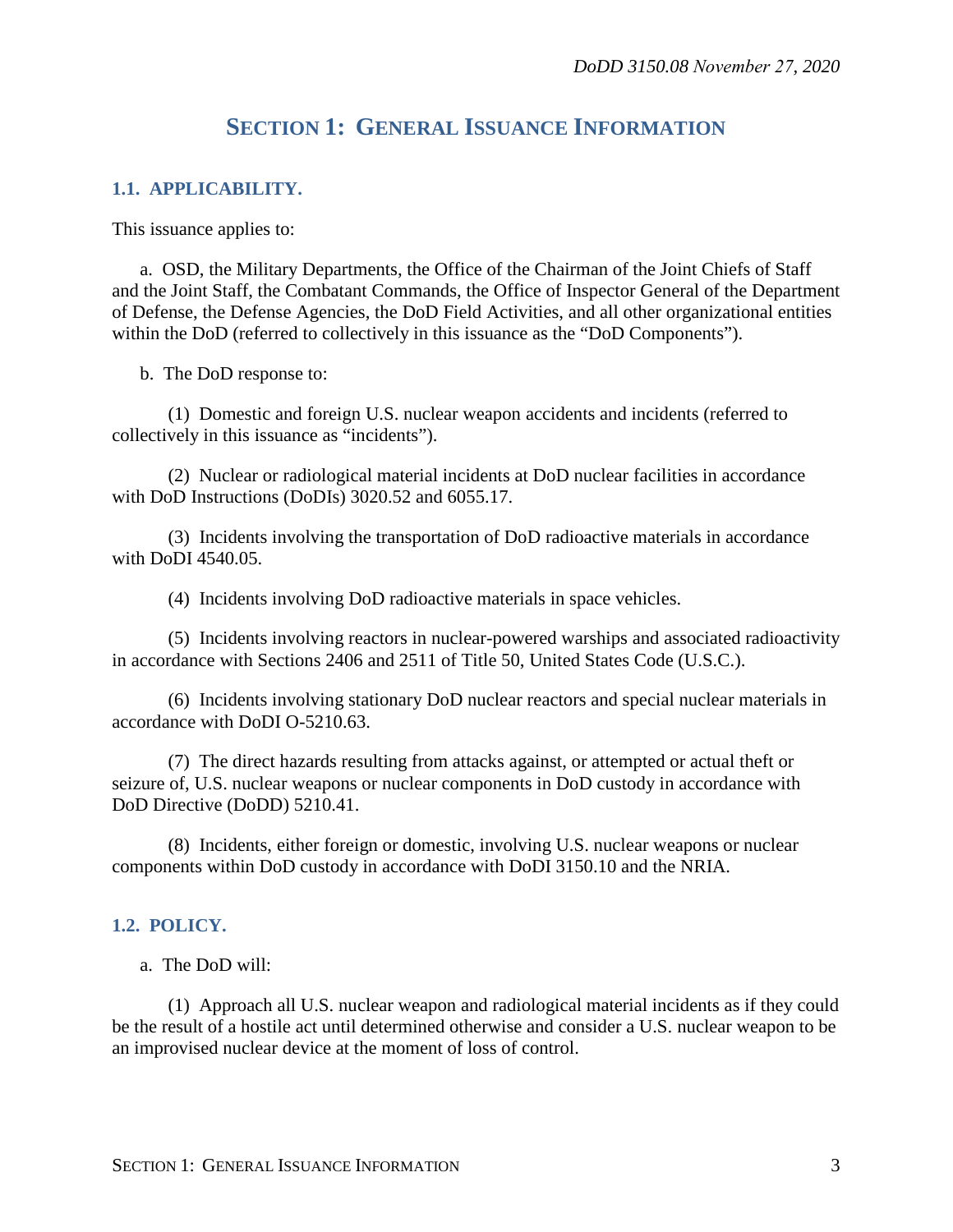(2) Respond to and minimize the consequences of worldwide incidents involving U.S. nuclear weapons and radiological material incidents resulting from nuclear or radiological materials in DoD custody, when directed by the Secretary of Defense.

(3) Support the Department of Energy (DOE), when requested by DOE and when approved by the Secretary of Defense in responding to incidents involving U.S. nuclear weapons and radiological material in DOE custody, in accordance with Section 1535 of Title 31, U.S.C., also known as "the Economy Act," as applicable.

(4) Support the Department of Justice, through the Federal Bureau of Investigation (FBI), when approved by the Secretary of Defense, by providing DoD resources through the authority in Section 831 of Title 18, U.S.C.; the FBI will lead the Federal law enforcement response to U.S. nuclear or radiological material incidents. Support must be consistent with operational availability and Secretary of Defense approval pursuant to Section 282 of Title 10, U.S.C.; Section 831 of Title 18, U.S.C.; Section 1535 of Title 31, U.S.C. (when applicable); and PPDs-25 and -35; and consistent with the DHS NRF; the NRIA; and the National Incident Management System in coordination with appropriate Federal departments and agencies.

(5) Support the Department of State (DOS), when requested by the Secretary of State and when approved by the Secretary of Defense, to assist foreign governments by providing DoD resources when DOS coordinates responses to U.S. nuclear weapon or radiological material incidents.

(a) Support must be consistent with operational availability and Secretary of Defense approval pursuant to PPDs-25 and -35; DoDIs 2000.21 and 6055.17; Section 404 of Title 10, U.S.C.; Section 1535 of Title 31, U.S.C. (when applicable); Executive Order 12966; and the International Atomic Energy Agency Convention on Assistance in the Case of a Nuclear Accident or Radiological Emergency.

(b) In accordance with PPD-35, DOS will coordinate U.S. cooperation for incidents in foreign territory involving DoD nuclear weapons. An agreement with the affected host nation (HN) will apply to this cooperation.

(6) Process requests for DoD support from other Federal departments and agencies through the Executive Secretary of the DoD. The Executive Secretary will then submit these requests through the appropriate DoD channels based on the incident that took place.

(7) Neither confirm nor deny the presence or absence of U.S. nuclear weapons at a specific installation or location except as authorized by DoDI 5230.16.

(8) Support responders by evaluating the risks of entering potentially hazardous areas and applying appropriate protective action recommendations and operational exposure limits to maximize the preservation of life, mitigate suffering, protect critical infrastructure, and secure classified materials while ensuring non-responder exposures are minimized.

b. In accordance with DoDD 3025.18, Federal military commanders, the DoD Component heads, and other responsible DoD civilian officials may use immediate response authority to support civil authorities in efforts to secure, control, and remediate the site of incidents involving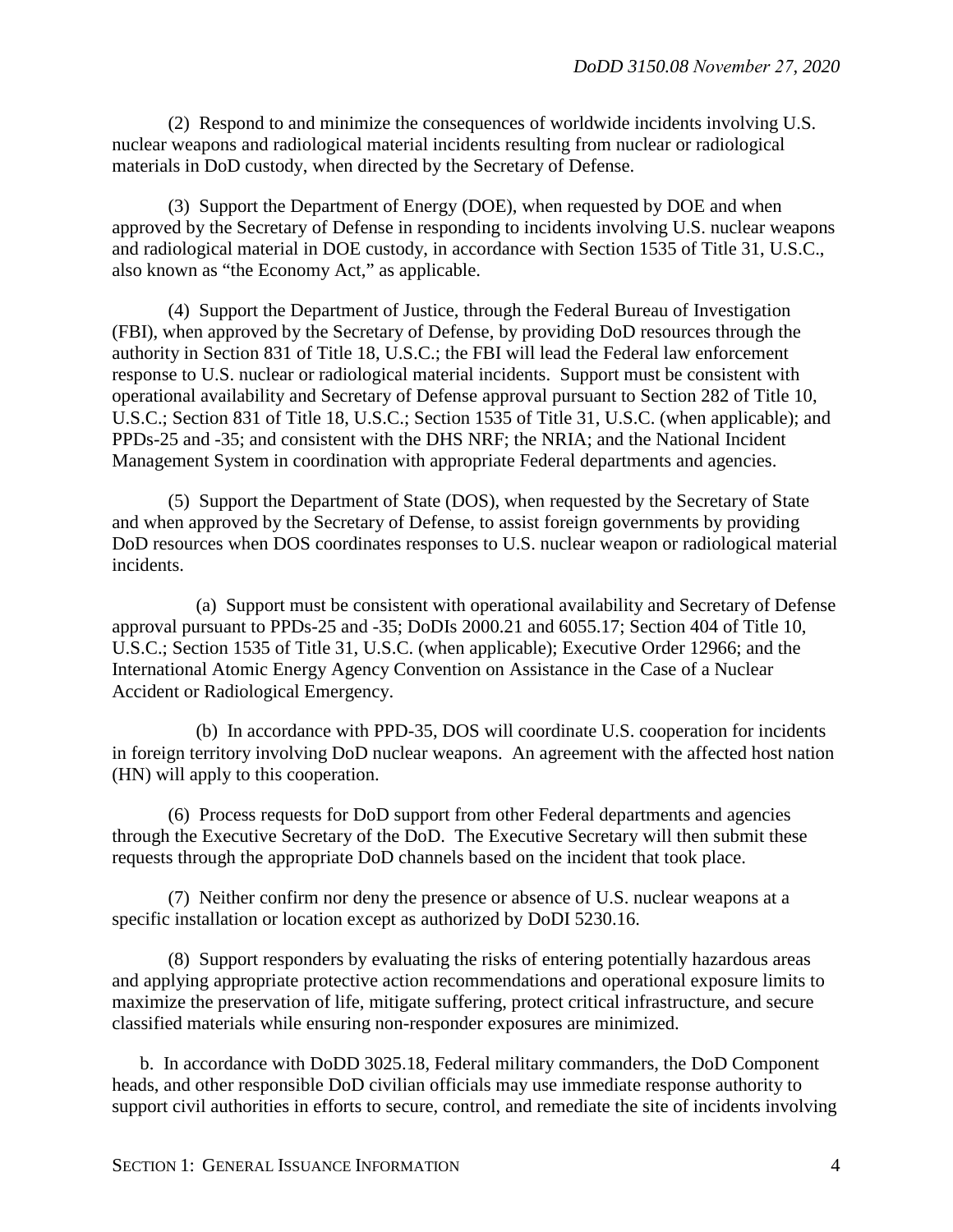U.S. nuclear weapons and nuclear or radiological material in DoD custody. All other uses of immediate response authority in relation to an incident or accident involving U.S. nuclear weapons and nuclear or radiological material are established in DoDD 3025.18. DoDD 3025.18 prescribes policy for DoD immediate response authority support of civil authorities.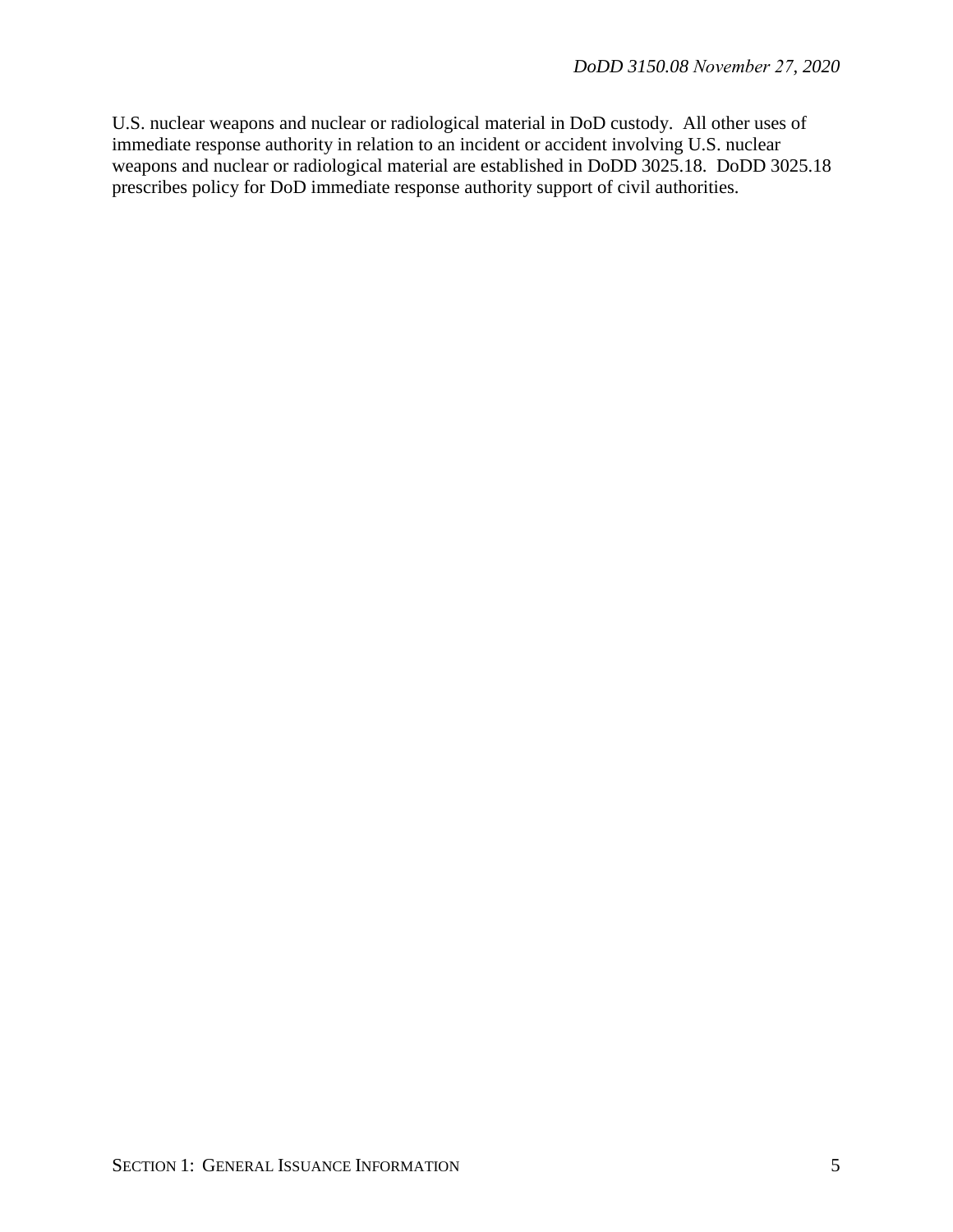### **SECTION 2: RESPONSIBILITIES**

#### <span id="page-5-1"></span><span id="page-5-0"></span>**2.1. ASSISTANT SECRETARY OF DEFENSE FOR NUCLEAR, CHEMICAL, AND BIOLOGICAL DEFENSE PROGRAMS (ASD(NCB)).**

Under the authority, direction, and control of the Under Secretary of Defense for Acquisition and Sustainment, the ASD(NCB):

a. Develops policy and procedures for the DoD response to incidents involving U.S. nuclear weapons in DoD custody or incidents involving radiological materials in DoD custody in accordance with the responsibilities identified in:

(1) PPD-35, DoDI 6055.17, and DoDD 5210.41.

(2) Chapter 103 of Title 42, U.S.C., also known as the "Comprehensive Environmental Response, Compensation, and Liability Act of 1980."

(3) DoDDs 5134.08 and S-5210.81.

b. Manages and oversees the response activities of the Secretaries of the Military Departments for DoD nuclear weapon incidents and nuclear and radiological material incidents involving certain reactors not under the purview of the Nuclear Regulatory Commission, except for terrorist use of improvised nuclear and radiological dispersal devices.

c. Develops and maintains guidance supporting this issuance.

d. Serves as the technical advisor to the Secretary of Defense and the OSD Principal Staff Assistants on U.S. nuclear weapon incidents and nuclear and radiological material incidents involving certain reactors not under the purview of the Nuclear Regulatory Commission, except for terrorist use of improvised nuclear and radiological dispersal devices, including:

(1) U.S. nuclear weapons composition, characteristics, and safety features.

(2) Security of U.S. nuclear weapons and nuclear weapons-related material.

(3) Interagency responsibilities pertaining to such incidents.

(4) The technical capabilities of the various Federal elements that respond to such incidents.

e. Prepare an annual report for the Secretary of Defense to provide to the President on the status of U.S. nuclear weapon incident response preparedness, assessing any effect of budget constraints on improvement programs, through the annual joint DoD-DOE Surety Report in accordance with PPD-35.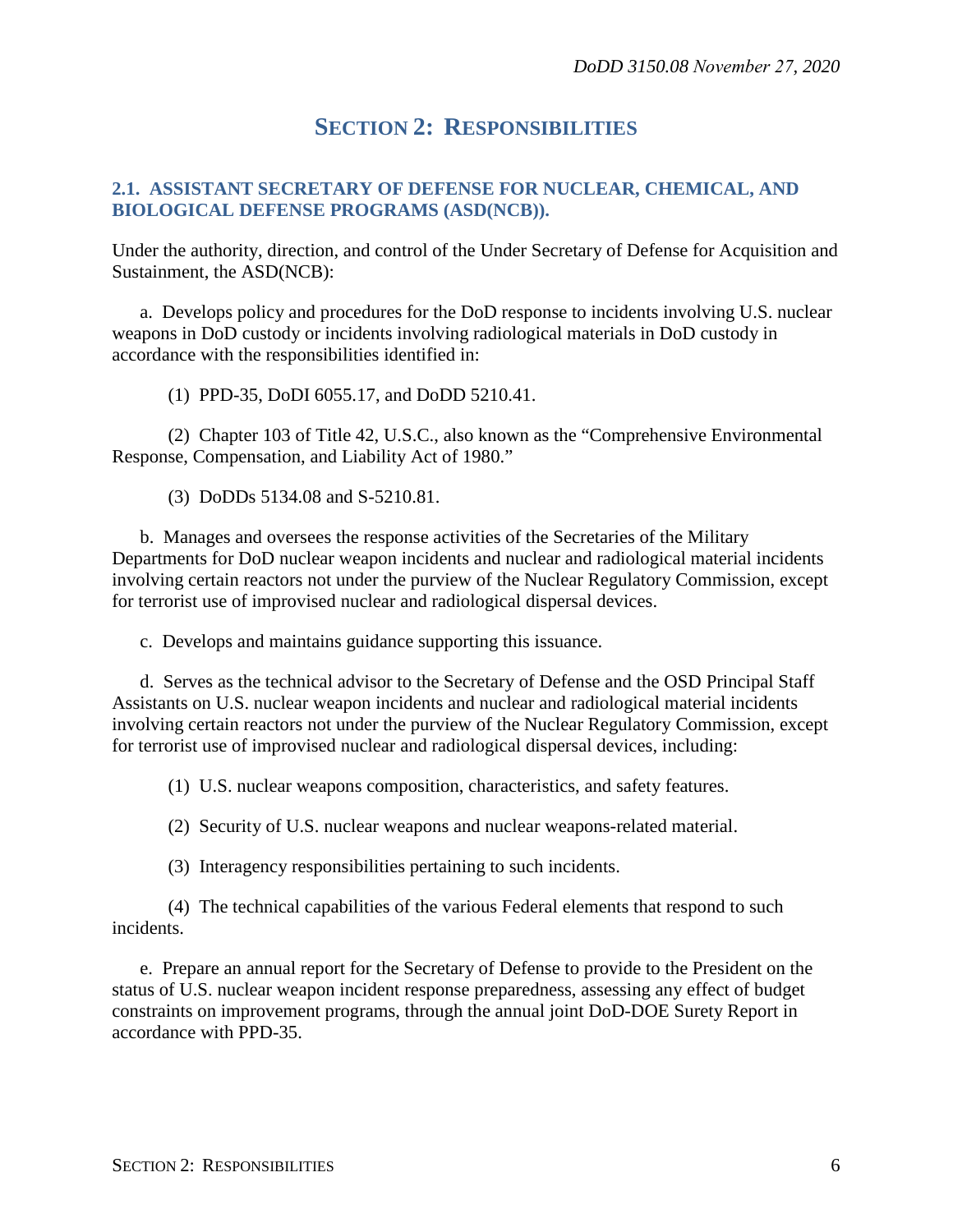#### <span id="page-6-0"></span>**2.2. DIRECTOR, DEFENSE THREAT REDUCTION AGENCY (DTRA).**

Under the authority, direction, and control of the Under Secretary of Defense for Acquisition and Sustainment, through the ASD(NCB), the Director, DTRA:

a. Serves as DoD lead planner for U.S. nuclear weapon and radiological material incident preparedness exercises for certain forces identified in Paragraph 2.8.a.

b. Develops, provides, and maintains instructional courses in conjunction with the Military Departments, DOE, FBI, DOS, and DHS, through the Defense Nuclear Weapons School for the DoD Components as well as Federal, State, and local partners.

c. Organizes, trains, and equips technical support groups to provide technical assistance to the Combatant Commanders as necessary.

d. Organizes, trains, and equips chemical, biological, radiological, and nuclear military assistance teams to provide technical advice to geographic Combatant Commanders (GCCs) as necessary.

e. Upon request from the Director for Operations, Joint Staff, provides qualified personnel to the Joint Nuclear Accident Incident Response Team and other staffs and crisis teams in support of the Secretary of Defense and Chairman of the Joint Chiefs of Staff as necessary.

f. Provides plume modeling services in support of Federal, State, and local responses, in accordance with the January 30, 2018 Memorandum of Understanding among the Interagency Modeling and Atmospheric Assessment Center of the DHS and the Department of Commerce, National Oceanic and Atmospheric Administration, DoD, DOE, Environmental Protection Agency, Department of Health and Human Services, and Nuclear Regulatory Commission.

#### <span id="page-6-1"></span>**2.3. UNDER SECRETARY OF DEFENSE FOR POLICY (USD(P)).**

The USD(P):

a. Develops policy, guidance, and oversight in accordance with DoDIs 2000.12, 3025.18, and 3025.21 for the DoD response to a U.S. nuclear weapon or radiological material incident involving DoD material as a result of terrorist or criminal activity, including cooperation with the Department of Justice through the FBI.

b. Provides guidance to DoD entities in cooperation with DOS and HNs for foreign nuclear weapon incidents.

c. Develops policy, guidance, and oversight of defense crisis management in accordance with DoDD 3020.44.

d. Serves as the Principal Staff Assistant and advisor to the Secretary of Defense on defense crisis management matters.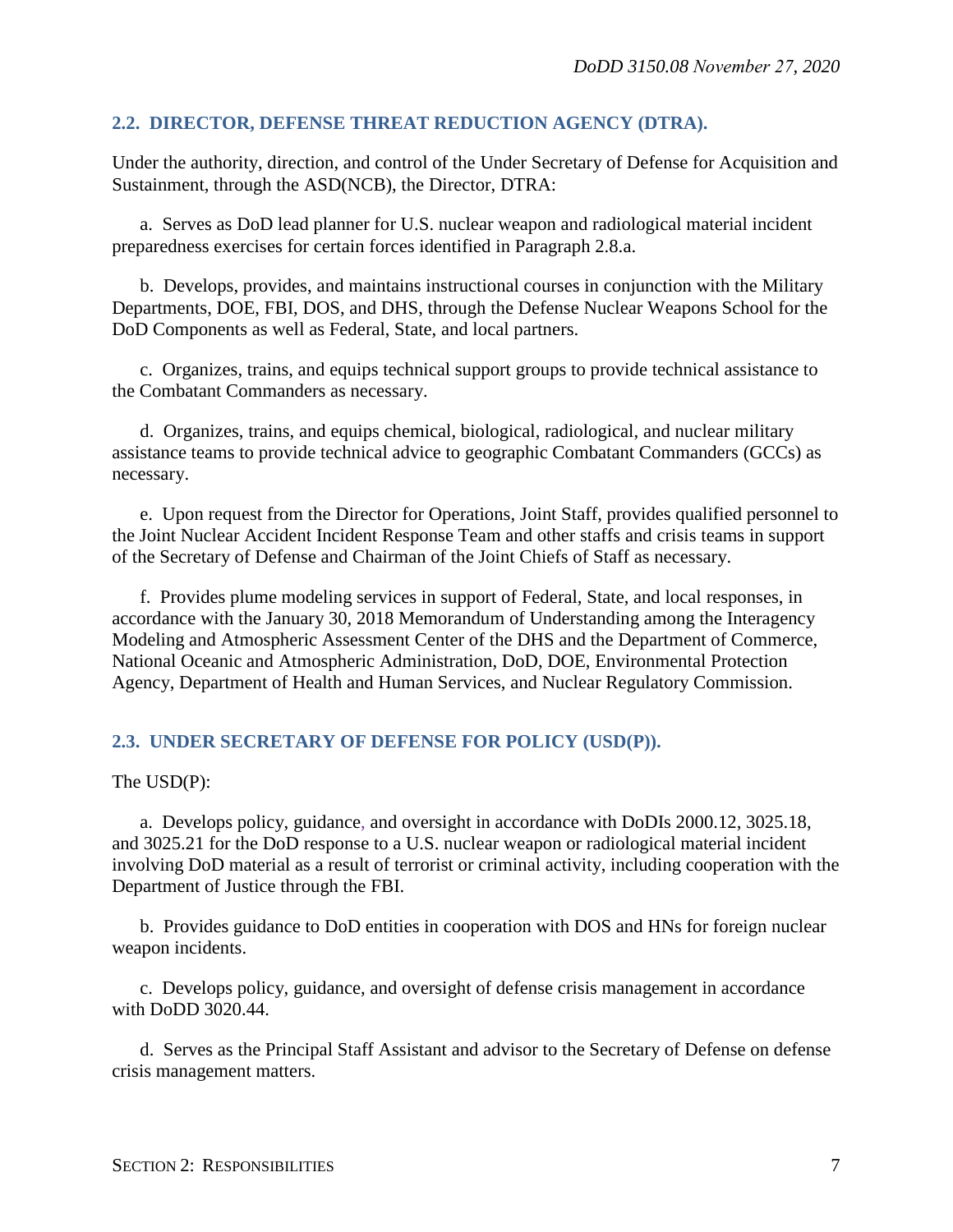e. Develops DoD policy and provides oversight for emergency planning and preparedness, crisis management, defense mobilization in emergency situations, military support to civil authorities, civil defense, and continuity of operations and government.

f. Coordinates all DoD actions in the implementation of PPD-35 in accordance with DoDD S-5210.81.

#### <span id="page-7-0"></span>**2.4. ASSISTANT SECRETARY OF DEFENSE FOR HOMELAND DEFENSE AND GLOBAL SECURITY (ASD(HD&GS)).**

Under the authority, direction, and control of the USD(P) and in accordance with DoDD 5111.13, the ASD(HD&GS):

a. Serves as the principal civilian advisor to the Secretary of Defense on defense support of civil authorities (DSCA).

b. Develops, coordinates, and oversees DoD policy for DSCA plans and activities.

c. Pursuant to Section 2313 of Title 50, U.S.C., coordinates DoD assistance to Federal, State, and local officials in response to threats involving chemical, biological, radiological, nuclear and high-yield explosive weapons or related materials or technologies, including assistance in their identification, neutralization, dismantlement, and disposition.

d. Establishes policy and manages DoD crisis management activities for nuclear and radiological material incidents in accordance with DoDDs 3020.44 and 5111.13.

e. Coordinates on policy matters about the development and employment of explosive ordnance disposal forces and capabilities in DSCA missions, including coordination on crisis action and contingency planning policies and communications capabilities, in accordance with PPDs-25 and -35.

#### <span id="page-7-1"></span>**2.5. ASSISTANT SECRETARY OF DEFENSE FOR SPECIAL OPERATIONS AND LOW-INTENSITY CONFLICT.**

Under the authority, direction, and control of the USD(P), in accordance with Sections 138(b)(2) and 167 of Title 10, U.S.C., and in coordination with the ASD(HD&GS), the Assistant Secretary of Defense for Special Operations and Low-Intensity Conflict:

a. Develops, coordinates, and oversees DoD policy for the development and employment of explosive ordnance disposal forces and capabilities in response to nuclear weapons incidents.

b. Establishes and maintains an interactive process with DOS, the National Security Council staff, OSD Principal Staff Assistants, the DoD Components, and interagency partners to develop, coordinate, and conduct response activities with U.S. Government departments and agencies, civilian organizations, and international partners for nuclear weapons incidents response outside the continental United States.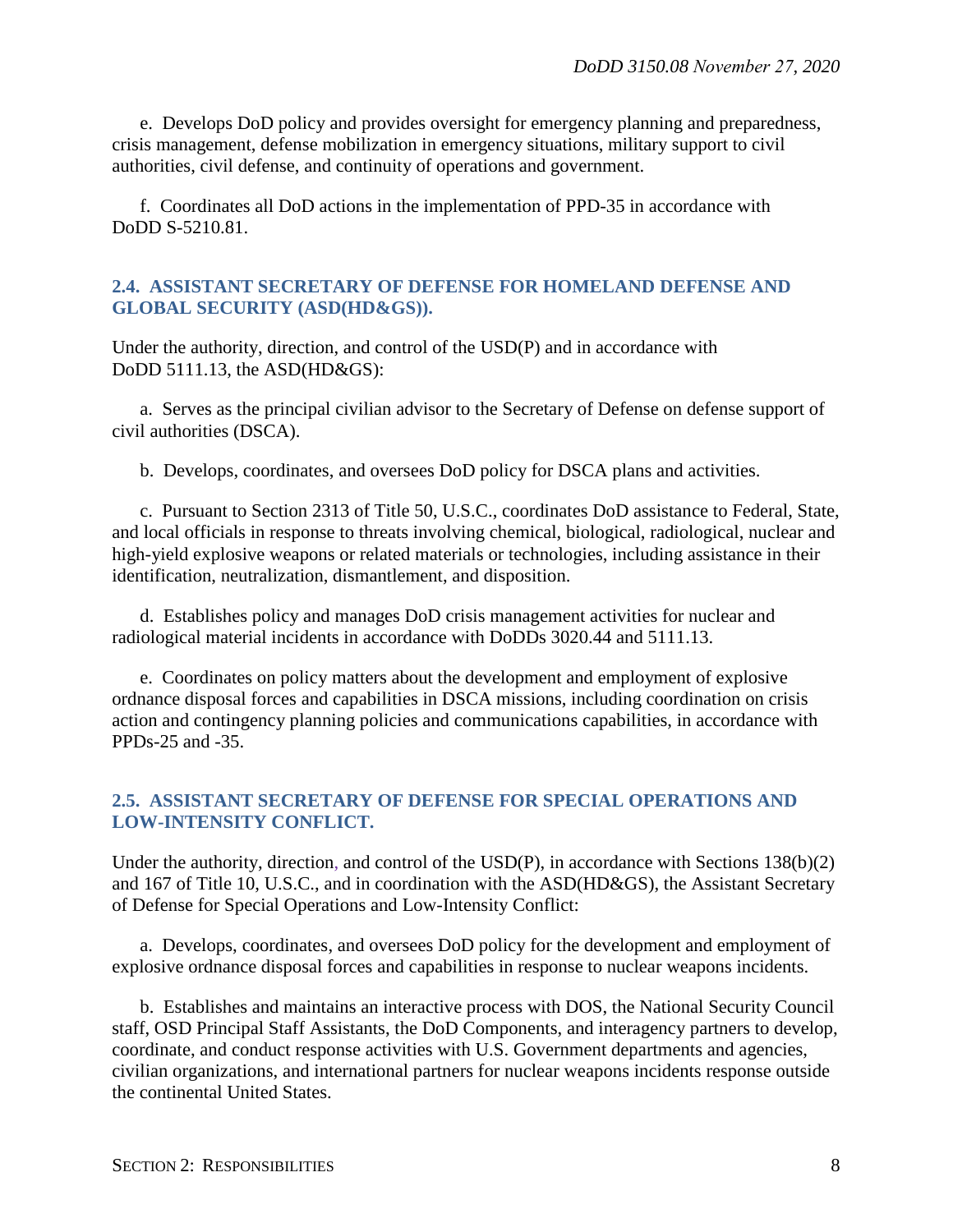#### <span id="page-8-0"></span>**2.6. ASSISTANT SECRETARY OF DEFENSE FOR HEALTH AFFAIRS.**

Under the authority, direction, and control of the Under Secretary of Defense for Personnel and Readiness, the Assistant Secretary of Defense for Health Affairs:

a. In coordination with the Director, DTRA, oversees the President, Uniformed Services University of the Health Sciences, in maintaining three deployable medical radiobiology advisory teams to support the medical and radiobiological aspects of the response to a U.S. nuclear weapon incident and other nuclear or radiological material incidents. Medical radiobiology advisory teams will be multi-Service, and assigned personnel will:

(1) Be deployable with duty at the Armed Forces Radiobiology Research Institute.

(2) As appropriate, have Top Secret security clearances with sensitive compartmented information-eligibility.

b. Serves as advisor to the Secretary of Defense and the OSD Principal Staff Assistants on public health and medical aspects of nuclear and radiologic incident response and training, in accordance with DoDDs 5136.01, 3025.18, and 1300.22 and DoDI 3025.24, including, but not limited to:

- (1) Radiobiological matters including radiation protection and decontamination.
- (2) Medical management of radiological casualties.
- (3) Employment of medical countermeasures.
- (4) Management of radiologically contaminated remains.

#### <span id="page-8-1"></span>**2.7. ASSISTANT SECRETARY OF DEFENSE FOR MANPOWER AND RESERVE AFFAIRS.**

Under the authority, direction, and control of the Under Secretary of Defense for Personnel and Readiness, the Assistant Secretary of Defense for Manpower and Reserve Affairs:

a. Develops policies, conducts analyses, and provides advice and recommendations on the use of National Guard and Reserve resources for response to nuclear and radiological material incidents.

b. Develops policy and programs to ensure adherence to DoD policies and promotes the effective integration of Reserve Component capabilities into a cohesive total force for response.

#### <span id="page-8-2"></span>**2.8. SECRETARIES OF THE MILITARY DEPARTMENTS.**

The Secretaries of the Military Departments: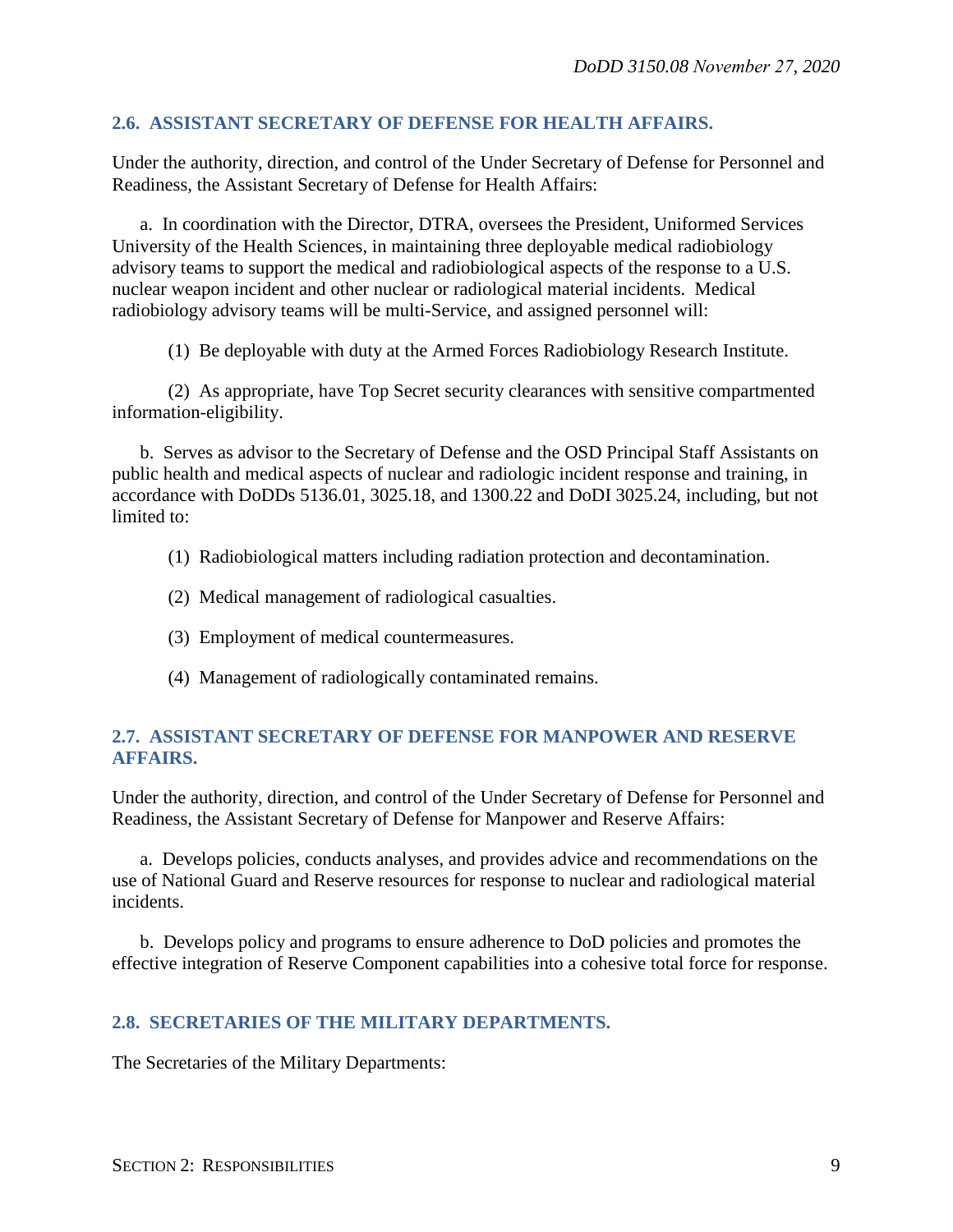a. When directed by the Secretary of Defense or the National Joint Operations and Intelligence Center in the National Military Command Center, deploy response forces pursuant to DoDI 3150.10. Response forces will be composed of Military Department assets to support civilian responders in response to a U.S. nuclear weapon incident.

b. Assist the GCCs in the development and maintenance of joint mission-essential task lists (JMETLs) for the nuclear and radiological material incident response task force (RTF).

c. Identify U.S. nuclear weapon-related material items, in accordance with DoDI 8320.04, using an item-unique identification system; ensure accuracy of items identification data; and provide nuclear weapon-related material item-unique identification information to incident response teams upon request.

d. Develop policies and procedures to monitor and report the readiness levels of U.S. nuclear weapon and radiological material incident response forces to the GCCs and the Chairman of the Joint Chiefs of Staff.

#### <span id="page-9-0"></span>**2.9. SECRETARY OF THE ARMY.**

In addition to the responsibilities in Paragraph 2.8., the Secretary of the Army organizes, trains, and equips three radiological advisory medical teams that deploy both within and outside of the continental United States, including foreign nations, to provide medical advice and assistance for nuclear and radiological material incidents.

#### <span id="page-9-1"></span>**2.10. SECRETARY OF THE NAVY.**

In addition to the responsibilities in Paragraph 2.8., the Secretary of the Navy:

a. Organizes, trains, and equips RTFs to support necessary actions in response to a U.S. nuclear weapon incident in the U.S. Navy's custody or when directed by the Secretary of Defense.

b. In coordination with other DoD Components, develops planning, response structure, and exercise standards, regulations, and policy for dealing with incidents involving U.S. nuclear weapons, nuclear weapons systems, and nuclear components and any associated release of radioactive material.

c. In accordance with Sections 2406 and 2511 of Title 50, U.S.C., assigns responsibility to the Director, Naval Nuclear Propulsion Program, to:

(1) Ensure the safety of reactors and associated naval nuclear propulsion plants and the control of radiation and radioactivity associated with U.S. naval nuclear propulsion plants. As such, the Director, Naval Nuclear Propulsion Program, is responsible for prescribing and enforcing standards and regulations for these areas as they affect the environment and the safety and health of workers, operators, and the public.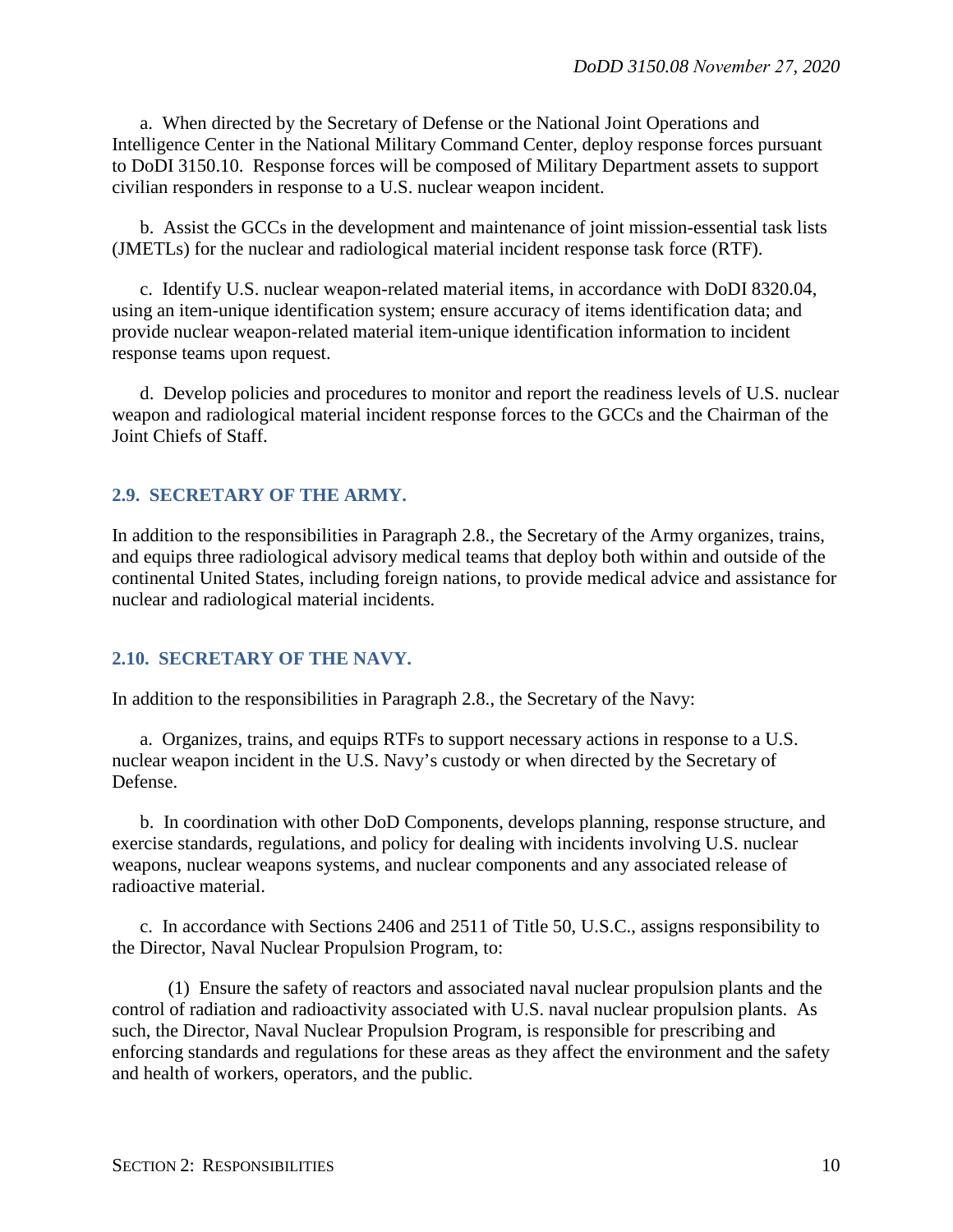(2) Provide technical and regulatory oversight of the response to incidents involving U.S. naval nuclear propulsion plants and associated radioactivity.

(3) Provide technical assistance to the GCCs for response to incidents involving U.S. naval nuclear propulsion plants and associated radioactivity.

(4) Consistent with the NRIA, act as the DoD primary authority for incidents involving U.S. naval nuclear propulsion plants and associated radioactivity, including leading communications with and coordinating support of specialized resources from other Federal departments and agencies.

(5) Develop planning, response structure, exercise standards, regulations, and policy for dealing with incidents involving U.S. naval nuclear propulsion plants and associated radioactivity.

#### <span id="page-10-0"></span>**2.11. SECRETARY OF THE AIR FORCE.**

In addition to the responsibilities in Paragraph 2.8., the Secretary of the Air Force:

a. Organizes, trains, and equips RTFs to support necessary actions in response to a U.S. nuclear weapon incident in the Air Force's custody or when directed by the Secretary of Defense.

b. In coordination with other DoD Components, develops planning, response structure, and exercise standards, regulations, and policy for dealing with incidents involving U.S. nuclear weapons, nuclear weapons systems, and nuclear components and any associated release of radioactive material.

c. Organizes, trains, and equips an Air Force radiation assessment team to provide radiological monitoring and analysis capability for nuclear and radiological material incidents.

#### <span id="page-10-1"></span>**2.12. CHIEF, NATIONAL GUARD BUREAU.**

The Chief, National Guard:

a. Advises the Chairman of the Joint Chiefs of Staff and the applicable Combatant Commanders on State National Guard civil support activities concurrent with the DoD response to U.S. nuclear weapon incidents and other nuclear or radiological material incidents involving materials in DoD custody occurring within the United States.

b. As requested by the Chairman of the Joint Chiefs of Staff or the applicable Combatant Commanders, advises Combatant Commanders on State National Guard civil support activities concurrent with the DoD response to U.S. nuclear weapon incidents and other nuclear or radiological material incidents involving materials in DoD custody occurring in the United States.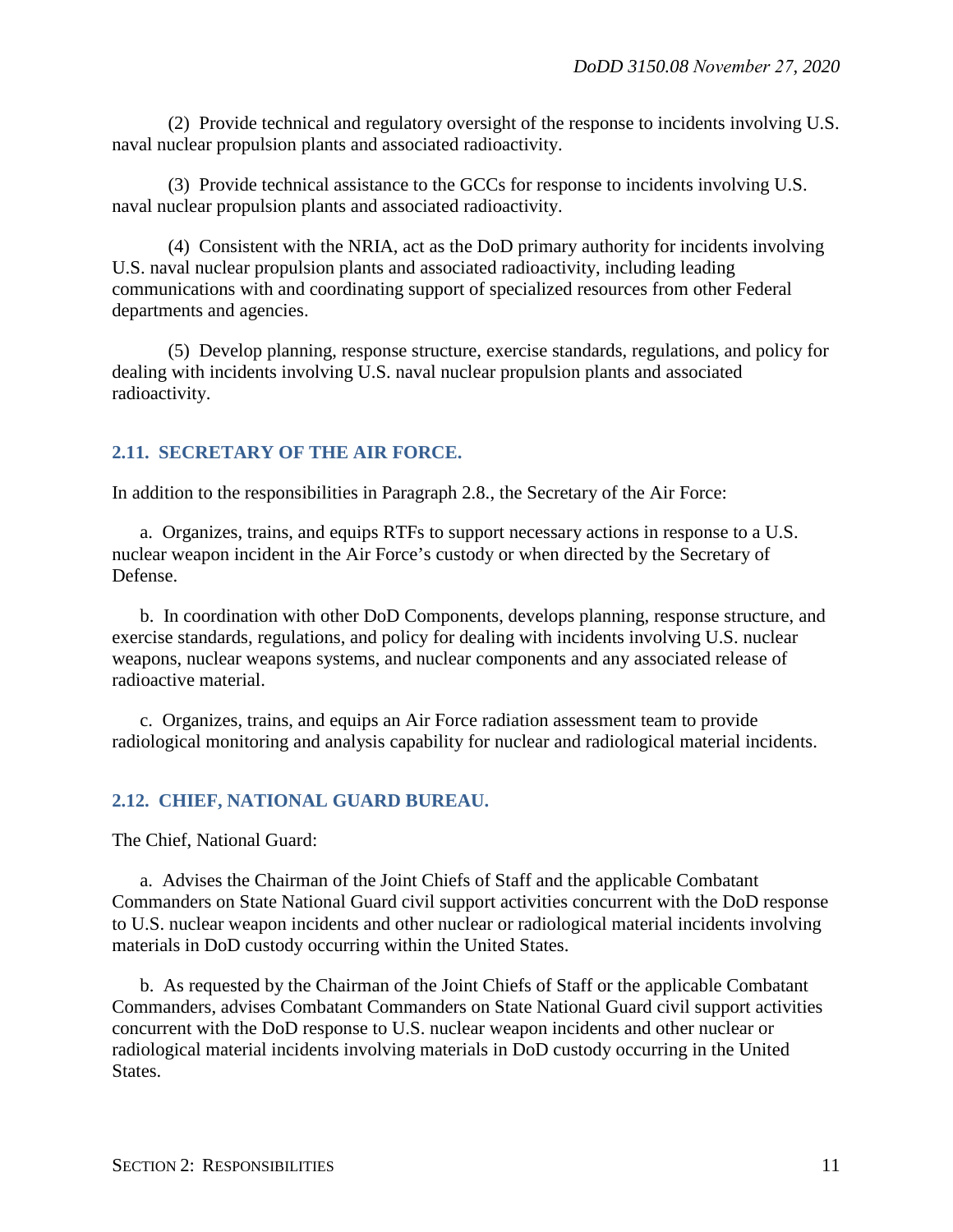#### <span id="page-11-0"></span>**2.13. CHAIRMAN OF THE JOINT CHIEFS OF STAFF.**

The Chairman of the Joint Chiefs of Staff:

a. Advises the Secretary of Defense on the DoD response to a U.S. nuclear weapon incident and other nuclear or radiological material incidents.

b. If a GCC has not been assigned command of the response upon approval of the Secretary of Defense, initiates the DoD response to all U.S. nuclear weapon incidents or other nuclear or radiological incidents until the GCC designated by the Secretary of Defense can assume oversight of the DoD response.

c. Maintains the Joint Nuclear Accident Incident Response Team to help carry out Joint Staff responsibilities for nuclear and radiological material incidents. The Joint Staff Deputy Director for Operations (DDO), operating within the National Joint Operations and Intelligence Center, has full and immediate authority on behalf of the Secretary of Defense to dispatch specialized crisis response teams and logistics support through the Service operations centers to the scene of an incident, including the authorization of special assignment airlift missions to facilitate the continued initial response. The DDO may request specialized support from DOE to help assess and mitigate nuclear and radiological material incidents.

d. Upon receipt of a notification regarding an incident, ensures the DDO:

(1) Convenes a conference call with, at a minimum, all appropriate national-level departments and agencies, the Combatant Commanders, DTRA, the DHS National Operations Center, the DOS Emergency Operations Center, the DOE Watch Office, the FBI Strategic Information and Operations Center, the affected Service operations center, and the incident command center.

(2) Upon approval of the Secretary of Defense, directs deployment of an initial response force, an RTF, or specialized nuclear teams appropriate to the incident for the Secretary of Defense. The Joint Staff DDO will notify the Secretary of Defense of all teams dispatched.

(3) Directs deployment of specialized response teams, at the request of DOS and as approved by the Secretary of Defense, to an incident site on foreign soil at the request of the HN and in coordination with the appropriate GCC and the U.S. chief of mission, if applicable.

e. Assists GCCs by publishing JMETLs for nuclear and radiological material incident RTFs.

f. Develops policies and procedures to monitor the readiness level of specialized U.S. nuclear weapon incident and other nuclear or radiological material incident response forces under the purview of the GCCs and the Secretaries of the Military Departments.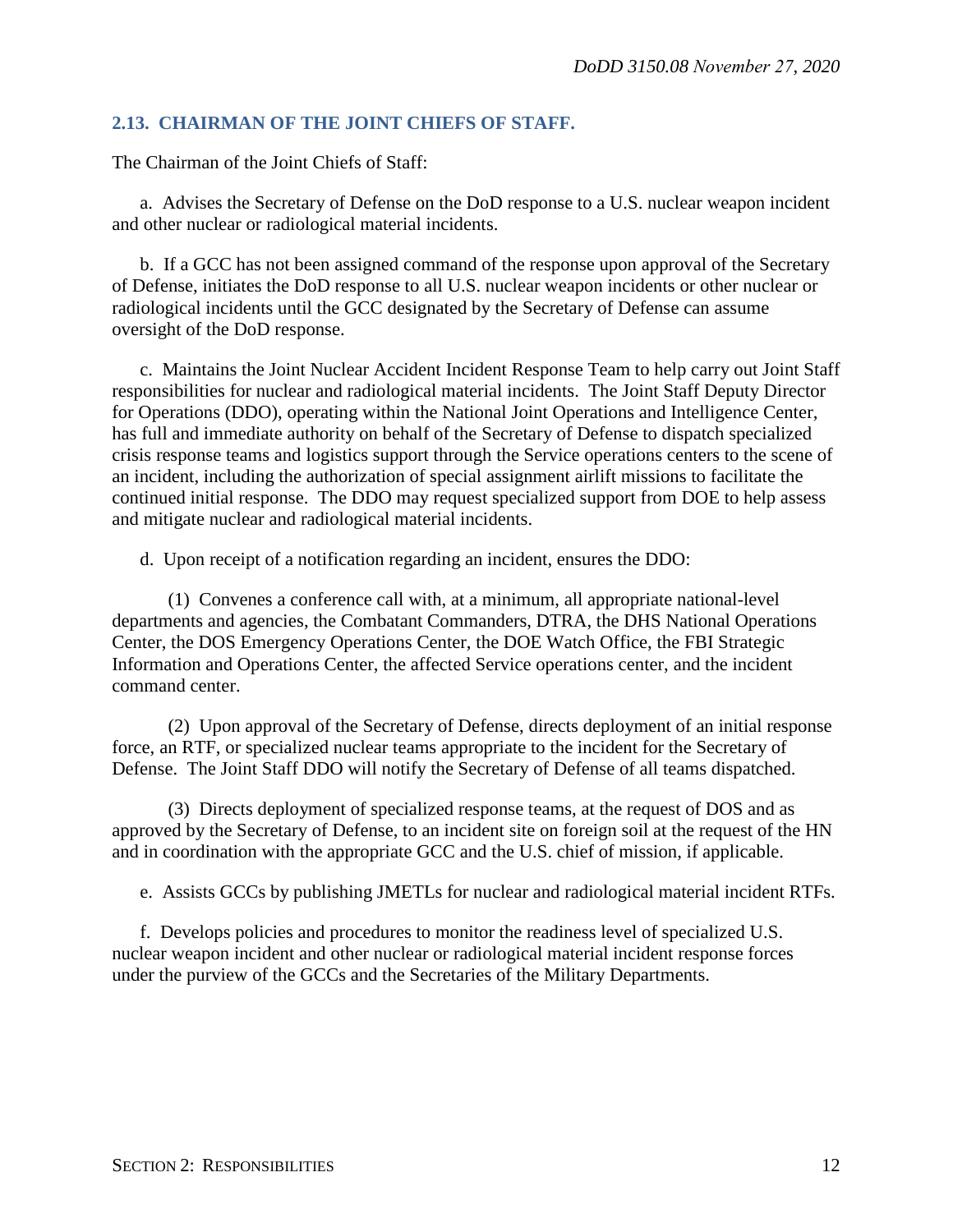#### <span id="page-12-0"></span>**2.14. GCCs.**

All GCCs' areas of responsibility have the potential for U.S. nuclear weapon incidents and other nuclear or radiological material incidents involving materials in DoD custody, and the relevant GCC has primary responsibility for the DoD response. In these situations, the GCCs:

a. When designated by the Secretary of Defense, assume the role as the supported commander of the response to an incident by executing primary authority for the DoD response to U.S. nuclear weapon incidents and other nuclear or radiological material incidents involving materials in DoD custody occurring within their areas of responsibility.

b. When another Federal department or agency leads or coordinates the U.S. nuclear weapon incident response, support non-DoD departments and agencies as necessary, and within existing authorities, consistent with the NRIA; and the DHS NRF and in accordance with Section 282 of Title 10, U.S.C.; Section 831 of Title 18, U.S.C.; DoDD 3025.18; and DoDI 3025.23, as applicable. The GCC will grant the appropriate interagency teams quick access to the incident site.

c. For incidents involving reactors in U.S. naval nuclear propulsion plants and associated radioactivity:

(1) When delegated by the Secretary of Defense, assume the role as the supported commander, in accordance with Paragraph 2.14.a.

(2) Coordinate response actions with the Director, Naval Nuclear Propulsion Program, who will provide technical and regulatory oversight, as well as technical assistance and will lead communications with and coordinate the support of specialized resources from Federal agencies.

d. When delegated by the Secretary of Defense, assume operational control of any response force that may be dispatched in support of DOE and other Federal response organizations supporting a nuclear or radiological material incident in which the DoD is not in custody of the weapons or radiological materials, consistent with the DoD cooperating agency responsibilities listed in the NRIA.

e. Develop JMETLs for nuclear and radiological material incident RTFs, which the Joint Staff publishes, as identified in Paragraph 2.13.e.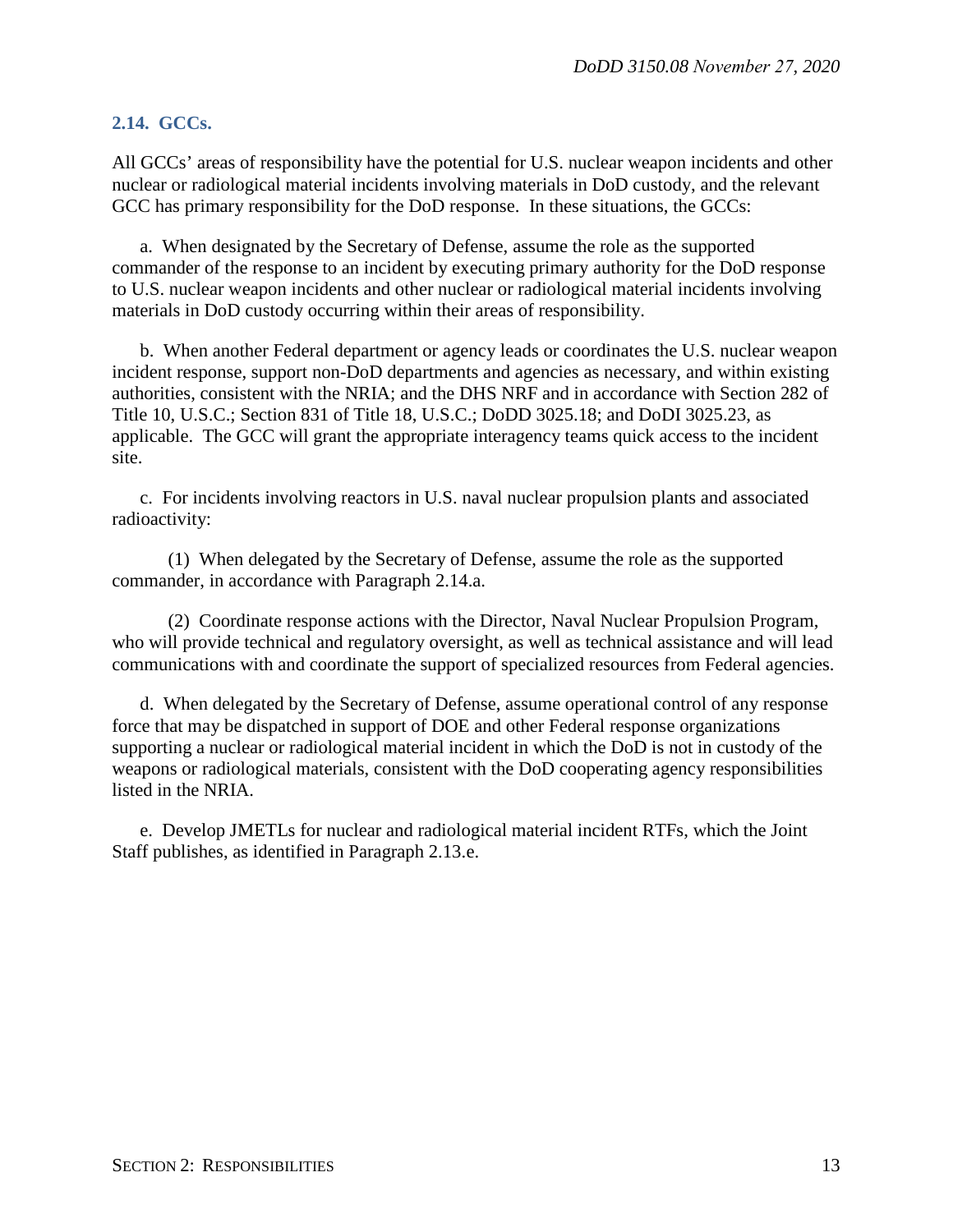## **GLOSSARY**

#### <span id="page-13-1"></span><span id="page-13-0"></span>**G.1. ACRONYMS.**

| <b>ACRONYM</b>   | <b>MEANING</b>                                                                                  |
|------------------|-------------------------------------------------------------------------------------------------|
| ASD(HD&GS)       | Assistant Secretary of Defense for Homeland Defense and Global<br>Security                      |
| ASD(NCB)         | Assistant Secretary of Defense for Nuclear, Chemical, and Biological<br><b>Defense Programs</b> |
| <b>DDO</b>       | Deputy Director for Operations                                                                  |
| <b>DHS</b>       | Department of Homeland Security                                                                 |
| <b>DoDD</b>      | DoD directive                                                                                   |
| DoDI             | DoD instruction                                                                                 |
| <b>DOE</b>       | Department of Energy                                                                            |
| <b>DOS</b>       | Department of State                                                                             |
| <b>DSCA</b>      | Defense Support of Civil Authorities                                                            |
| <b>DTRA</b>      | <b>Defense Threat Reduction Agency</b>                                                          |
| <b>FBI</b>       | Federal Bureau of Investigation                                                                 |
| GCC              | geographic Combatant Commander                                                                  |
| HN               | host nation                                                                                     |
| <b>JMETL</b>     | <b>Joint Mission-Essential Task List</b>                                                        |
| <b>NRF</b>       | <b>National Response Framework</b>                                                              |
| <b>NRIA</b>      | Nuclear/Radiological Incident Annex                                                             |
| <b>PPD</b>       | <b>Presidential Policy Directive</b>                                                            |
| <b>RTF</b>       | response task force                                                                             |
| U.S.C.<br>USD(P) | <b>United States Code</b><br>Under Secretary of Defense for Policy                              |

#### <span id="page-13-2"></span>**G.2. DEFINITIONS.**

Unless otherwise noted, these terms and their definitions are for the purpose of this issuance.

| <b>TERM</b>      | <b>DEFINITION</b>                                               |
|------------------|-----------------------------------------------------------------|
| chief of mission | Defined in the DoD Dictionary of Military and Associated Terms. |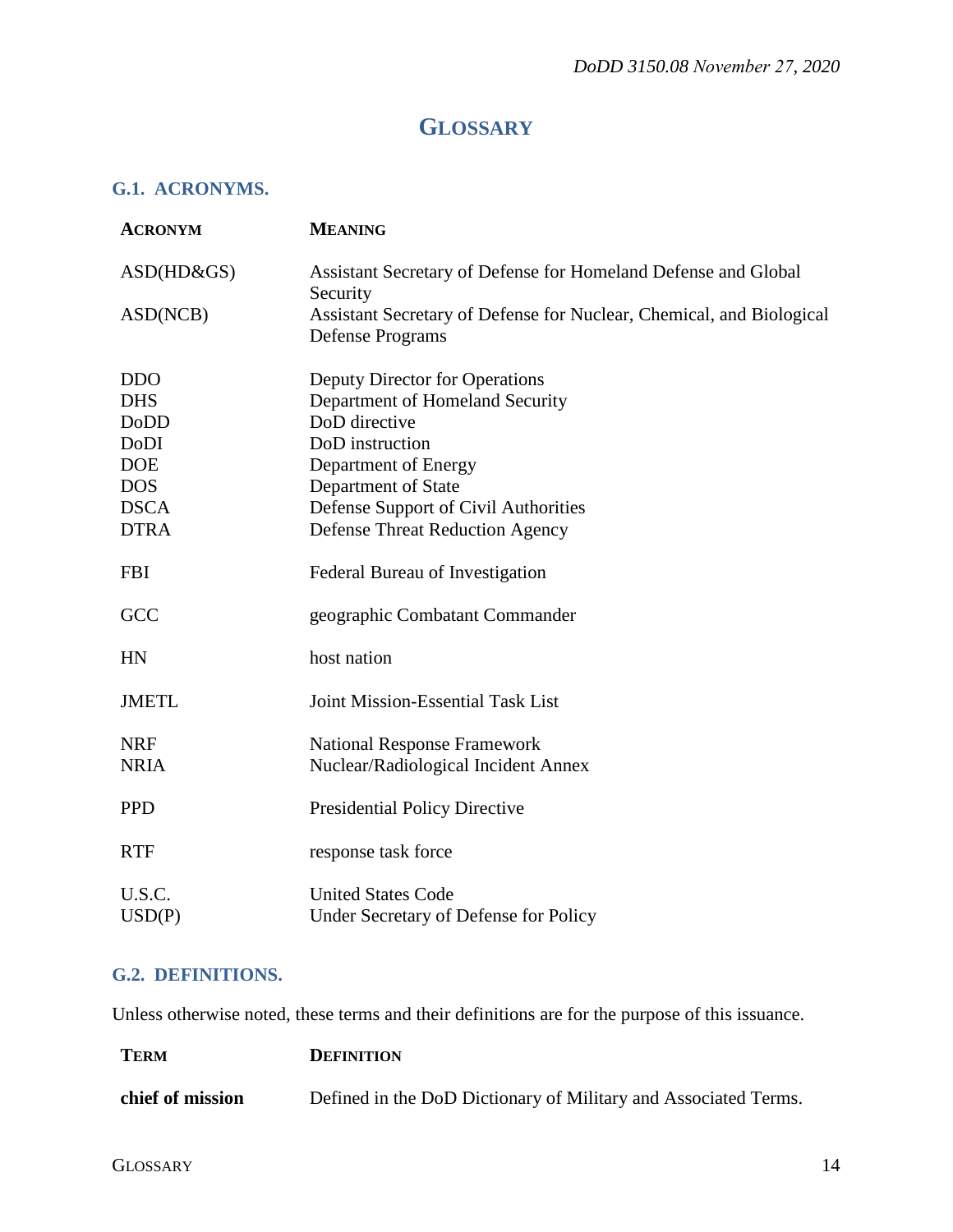| <b>TERM</b>                       | <b>DEFINITION</b>                                                                                                                                                                                                                                                                                                                |
|-----------------------------------|----------------------------------------------------------------------------------------------------------------------------------------------------------------------------------------------------------------------------------------------------------------------------------------------------------------------------------|
| initial response force            | A tailored force dispatched from the closest military installation by<br>the Joint Staff DDO on behalf of the Secretary of Defense,<br>immediately upon notification of a nuclear weapon incident of other<br>nuclear or radiological material incident to establish security and<br>mitigate immediate effects of the incident. |
| nuclear weapon<br>incident        | An intentional act attempting damage, theft, unauthorized use,<br>unauthorized movement, or loss of control of a nuclear weapon or<br>nuclear weapon component involving suspected criminal or terrorist<br>activity.                                                                                                            |
| radiological material<br>incident | An event involving the release of U.S. radiological material that<br>poses a hazard to public health, safety, national security, or the<br>environment.                                                                                                                                                                          |
| <b>RTF</b>                        | A Military Department-specific DoD response task force designed to<br>direct DoD nuclear weapon incident and response activities at a U.S.<br>nuclear weapon incident site. GCCs establish operational control of<br>RTFs at an appropriate time in the response.                                                                |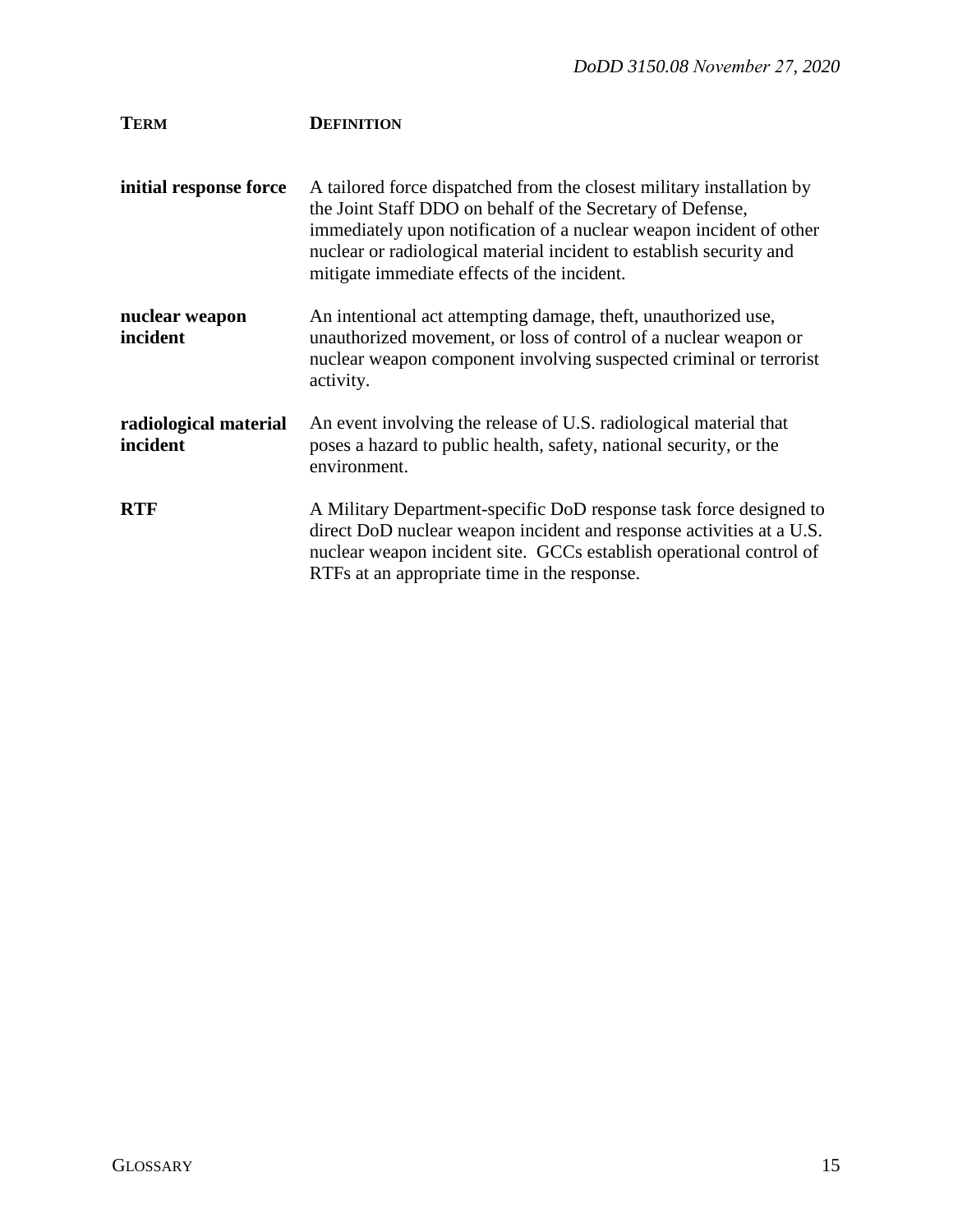#### **REFERENCES**

- <span id="page-15-0"></span>Department of Homeland Security, "National Incident Management System," October 10, 2017 Department of Homeland Security, "National Response Framework," October 2019
- Department of Homeland Security, "Nuclear/Radiological Incident Annex to the Response and Recovery Federal Interagency Operational Plans," October 2016
- DoD Directive 1300.22, "Mortuary Affairs Policy," December 8, 2017, as amended
- DoD Directive 3020.44, "Defense Crisis Management," June 4, 2007, as amended
- DoD Directive 3025.18, "Defense Support of Civil Authorities (DSCA)," December 29, 2010, as amended
- DoD Directive 5111.13, "Assistant Secretary of Defense for Homeland Defense and Global Security (ASD(HD&GS))," March 23, 2018
- DoD Directive 5134.08, "Assistant Secretary of Defense for Nuclear, Chemical, and Biological Defense Programs (ASD(NCB))," January 14, 2009, as amended
- DoD Directive 5136.01, "Assistant Secretary of Defense for Health Affairs (ASD(HA))," September 30, 2013, as amended
- DoD Directive 5210.41, "Security Policy for Protecting Nuclear Weapons," January 22, 2015, as amended
- DoD Directive S-5210.81, "(U) U.S. Nuclear Weapons Command and Control, Safety, and Security," April 24, 2017
- DoD Instruction 2000.12, "DoD Antiterrorism (AT) Program," March 1, 2012, as amended
- DoD Instruction 2000.21, "DoD Support to International Chemical, Biological, Radiological, and Nuclear (CBRN) Incidents," April 5, 2016, as amended
- DoD Instruction 3020.52, "DoD Installation Chemical, Biological, Radiological, Nuclear, and High-Yield Explosive (CBRNE) Preparedness Standards," May 18, 2012, as amended
- DoD Instruction 3025.21, "Defense Support of Civilian Law Enforcement Agencies," February 27, 2013, as amended
- DoD Instruction 3025.23, "Domestic Defense Liaison with Civil Authorities," May 25, 2016
- DoD Instruction 3025.24, "DoD Public Health And Medical Services In Support Of Civil Authorities," January 30, 2017
- DoD Instruction 3150.10, "DoD Response to U.S. Nuclear Weapon Incidents," July 2, 2010, as amended
- DoD Instruction 4540.05, "DoD Transportation of U.S. Nuclear Weapons," June 23, 2011, as amended
- DoD Instruction O-5210.63, "DoD Procedures for Security of Nuclear Reactors and Special Nuclear Materials (SNM)," November 21, 2006, as amended
- DoD Instruction 5230.16, "Nuclear-Radiological Incident Public Affairs (PA) Guidance," October 6, 2015
- DoD Instruction 6055.17, "DoD Emergency Management (EM) Program," February 13, 2017, as amended